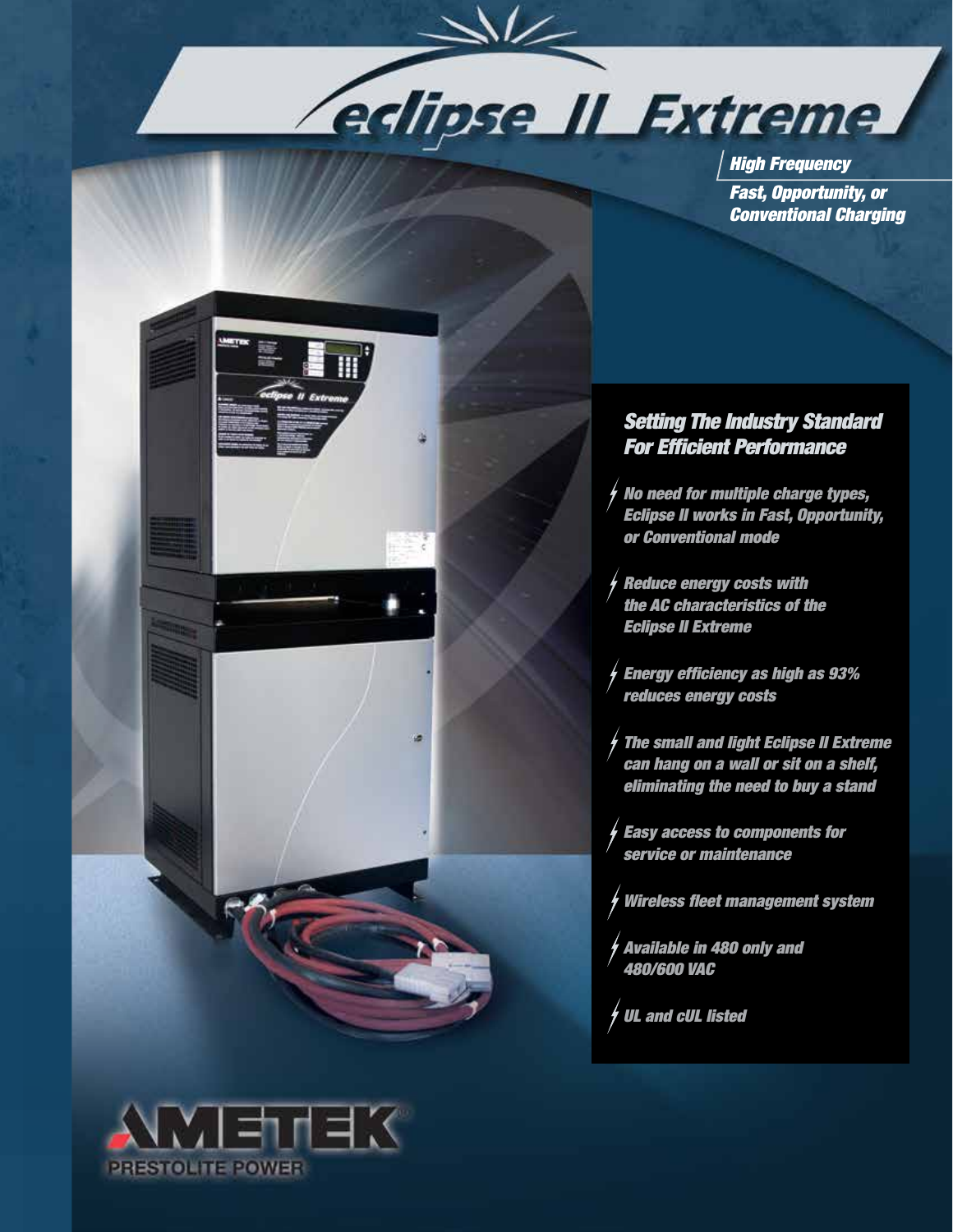



# *Eclipse II Extreme*

*The Eclipse II Extreme is the most adaptive charging solution on the market, and it maintains the same quality you've come to expect from Ametek. The fast charging function will sustain the battery between 30% and 80% state of charge via short, opportunistic charges. The charger is able to fast charge from 20% to 80% state of charge in 2 hours or less. Conventional charging mode recharges any 100% drained lead-acid battery within the charger's rated capacity, flooded or sealed, in 8 hours or less.* 

*Advanced IGBT high frequency power conversion circuitry supplies efficient, reliable service in all modes and supports the fast charging capability of the Eclipse II Extreme for when you need your battery available as soon as possible. Small size allows you to use your existing charging configuration, no need to make more space. No matter the battery age, battery type, or electrolyte temperature, the intelligent monitoring system of the Eclipse II Extreme enables it to provide optimum charge with minimal temperature rise and to complete the charging cycle at the proper current.* 



#### *Low Cost Efficient Operation*

The high power demands of opportunity chargers require an energy efficient design. The advanced high frequency design of the Eclipse II Extreme is extremely efficient at up to 93%, converting AC power to usable DC power with the minimum possible impact on the utility grid. The .95 power factor minimizes AC amp draw and thereby reduces installation costs.

### *EC2000 Control*

The new EC2000 control is nearly identical in functionality and programmability to AMETEK's popular UC2000 used in the Ultra product line. With a 40 character, alphanumeric LCD display, easy to read information is always available to follow the chargers status. In addition, 4 bright LEDs provide charge status at a glance and the sealed membrane keypad allows for easy customer interface.

## *Energy Saving Features*

Further enhance energy savings by utilizing the EC2000's programmable start modes. Using the Delayed or Time-of-Day start modes of the EC2000 to charge your batteries during off-peak hours can yield up to 50% in additional energy cost saving. The EC2000 also offers Time-of-Day Block-Out to lower utility bills and reduce peak demand by blocking out a period of charging time on one or more chargers.

#### *Minimize Hydrogen Gas Emissions*

The No-Gassing feature of the Eclipse II Extreme allows a programmable time to be set so that, should the charger reach the gassing portion of the charge cycle within the set time, the charger would stop charging until the set time has elapsed. Only at this point would the charger continue to charge and take the battery to charge complete.



*Side panel is removable for easy access to components*

#### *Automatic or Manual Equalize Operation*

All Eclipse II Extreme chargers are shipped with Automatic Equalize enabled to ensure that your batteries routinely receive an equalize charge of three hours beyond the normal DV/DT charger termination. Auto Equalize can be set for one of two options: Number of Cycles, or Day of Week.

When any automatic equalize function is selected, the equalize button on the keyboard is disabled to prevent unnecessary equalize charges. The ability to automatically equalize batteries provides an exact schedule of equalize charges for better battery maintenance and longer life.

#### *Control Equalization Cycles*

When an AMETEK BID is attached to the battery, it tracks and records completed charge cycles. When the battery is connected to the charger, the Eclipse II Extreme reads the BID information to determine how many charge cycles have been completed since it was last equalized. When the number of completed cycles matches the user selected equalize interval, the charger will equalize that battery. This ensures that each battery is equalized at the intervals selected by the customer regardless of which charger is connected.

#### *Battery Cool Down*

Battery cool down allows the battery to cool down before use, which allows for increased control of battery rotation, resulting in increased battery efficiency and longer life. Battery cool down can be programmed from the EC2000 keypad from 0-8 hours in one hour increments. After the recharge is complete, the display will read "battery cool down" until the predetermined cool down period has ended, at which time the charge complete LED is illuminated.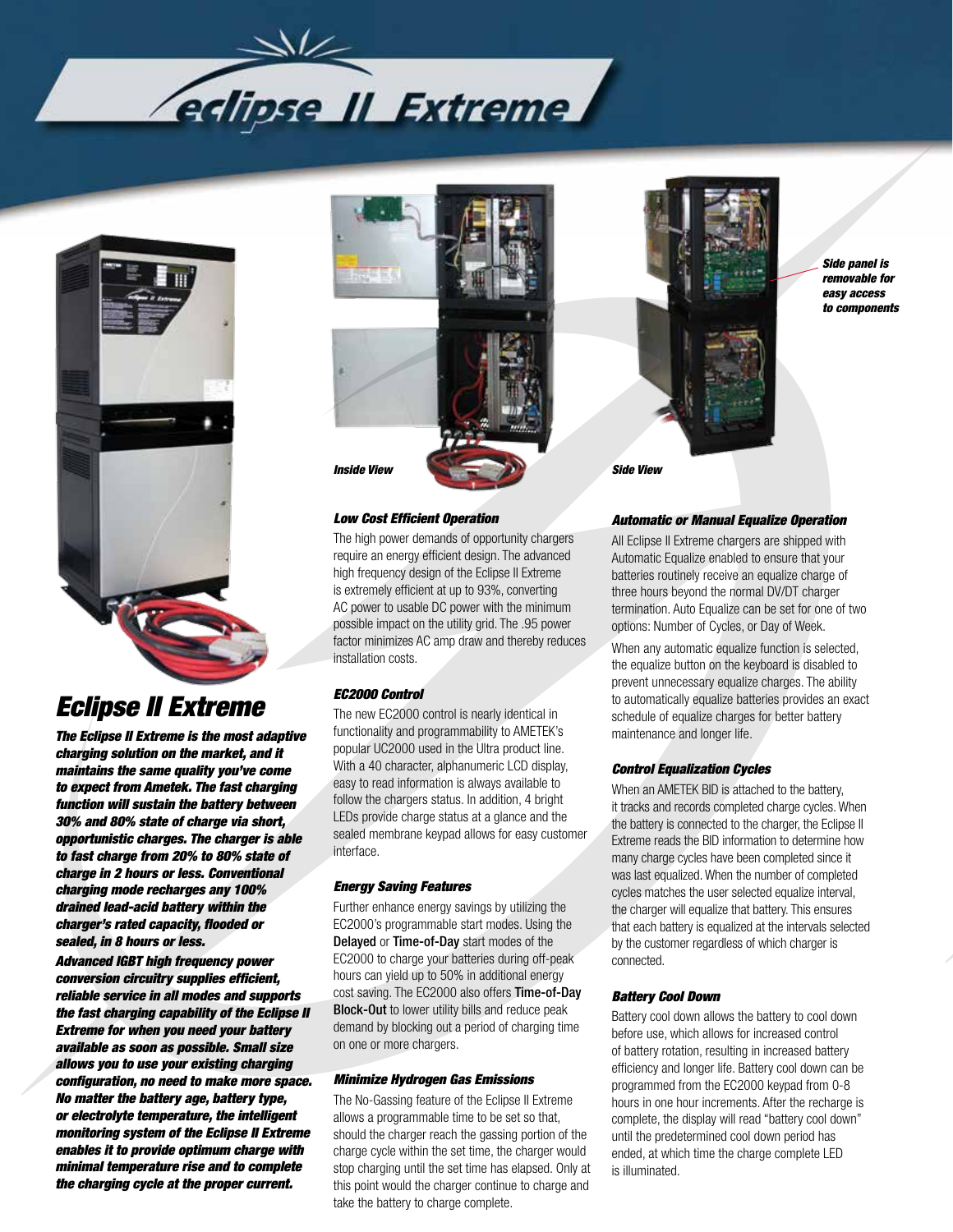![](_page_2_Figure_2.jpeg)

![](_page_2_Figure_3.jpeg)

#### *Regulation*

The Eclipse II Extreme is designed to hold the finish voltage rate to within +/-1% and the finish current to within  $+/-2\%$  over a wide range of line voltage variations.

#### *Mounting Options*

Flexible cabinet design allows charger to be mounted on a shelf or the wall without additional brackets. The legs are simply removed from the bottom of the charger and bolted to the rear panel to convert the charger from shelf mounting to wall mounting.

#### *Quiet Fan Cooling*

The Eclipse II Extreme utilizes an advanced fan design to cool the electronics, extending life while providing low sound levels for quiet operation.

#### *3 Year Full Warranty*

Repair costs are minimized through a 3 year full warranty for the original purchaser. Warranty covers labor, travel, and parts replacement.

#### *Prevent Overcharging*

Back-up timers protect your batteries from overcharging by shutting the charger off in the event that the battery does not reach 80% charged in 9 hours, or does not reach charge complete within 4 hours of reaching the 80% charged point. The charger also monitors the ampere hours returned and if the ampere hours returned exceed the rated ampere hour capacity by 125%, the charger will shutdown, protecting your battery from harmful overcharging. (150% on equalize cycles.)

#### *Charge Cycle Archive*

The Eclipse II Extreme will collect and save 21 items of charge cycle information for the last 500 charge cycles. This valuable information can then be reviewed manually from the front panel, or it can also be downloaded wirelessly using our Datalink<sup>2</sup> system.

#### *Operating Modes*

Multi-cell: automatically matches output voltage to battery

Fixed-cell: set for specific battery voltage, rejects others

BID mode: information programmed in BID determines charger operation

Timer Start: operated as a manual timer for maintenance and shop charging

#### *Refresh Charge*

Start off the week with fully charged batteries. Anytime the battery is left plugged into the charger for an extended time, such as over a long weekend, the charger will restart automatically and top off the battery to ensure your trucks are running at peak performance.

#### *Monitor Battery and Charger Operation*

With no spare batteries, it's important to know that your batteries are being properly charged and maintained. The AMETEK BID with Amp-Hour Accumulator measures and records electrolyte temperature and accumulated ampere-hours, both charged and discharged. The accumulated amperehours are essential to support battery warranty and to predict battery end of life. The functionality of the Eclipse II Extreme charger can be greatly enhanced through the addition of the optional Battery Identification Module, BID. The BID is programmed with battery information including rated AH capacity, rated voltage, battery type, and start rate for opportunity charging.

Batteries with BIDs will be automatically recognized by the charger, allowing the charger to charge at the proper voltage and current levels for the type of battery connected. The BID eliminates any manual charger settings.

#### *Output Cables*

In most cases a dual output cable arrangement is required because of the high output current. The dual cable arrangement requires an arcless disconnect feature that is included standard. This dual cable system requires euro or SBX connectors.

#### *Wireless Fleet Management System*

The Eclipse II Extreme has the Datalink<sup>2</sup> wireless module built-in. Datalink<sup>2</sup> gives you the opportunity to monitor battery usage and identify bad situations before they become problems that lead to down time.

Datalink<sup>2</sup> greatly enhances the ability to collect charge and discharge data from the charger. The transfer of data occurs wirelessly utilizing our proprietary wireless network in combination with a powerful transceiver. Typical communication range is 1,500 ft in a normal operating environment and with communication between chargers, this range is doubled to a 3,000 ft radius. The actual range in your facility can vary greatly based on numerous factors. It is not necessary for the system to be integrated into the customer's network.

#### *Battery Identification Module*

![](_page_2_Picture_32.jpeg)

The functionality of the Eclipse II Extreme charger can be greatly enhanced through the addition of the optional Battery Identification Module, BID. The BID

is programmed with battery information including rated AH capacity, rated voltage, battery type and more.

#### *BID with Ampere Hour Accumulator*

![](_page_2_Picture_36.jpeg)

When equipped. a battery with an ampere-hour accumulator BID will transmit to the EC2000 control, the updated AH data. The accumulated AHs

for both charge and discharge cycles are stored in the BID along with the lifetime average battery temperature, and is readable from the EC2000 control and through the Datalink<sup>2</sup> System.

![](_page_2_Picture_39.jpeg)